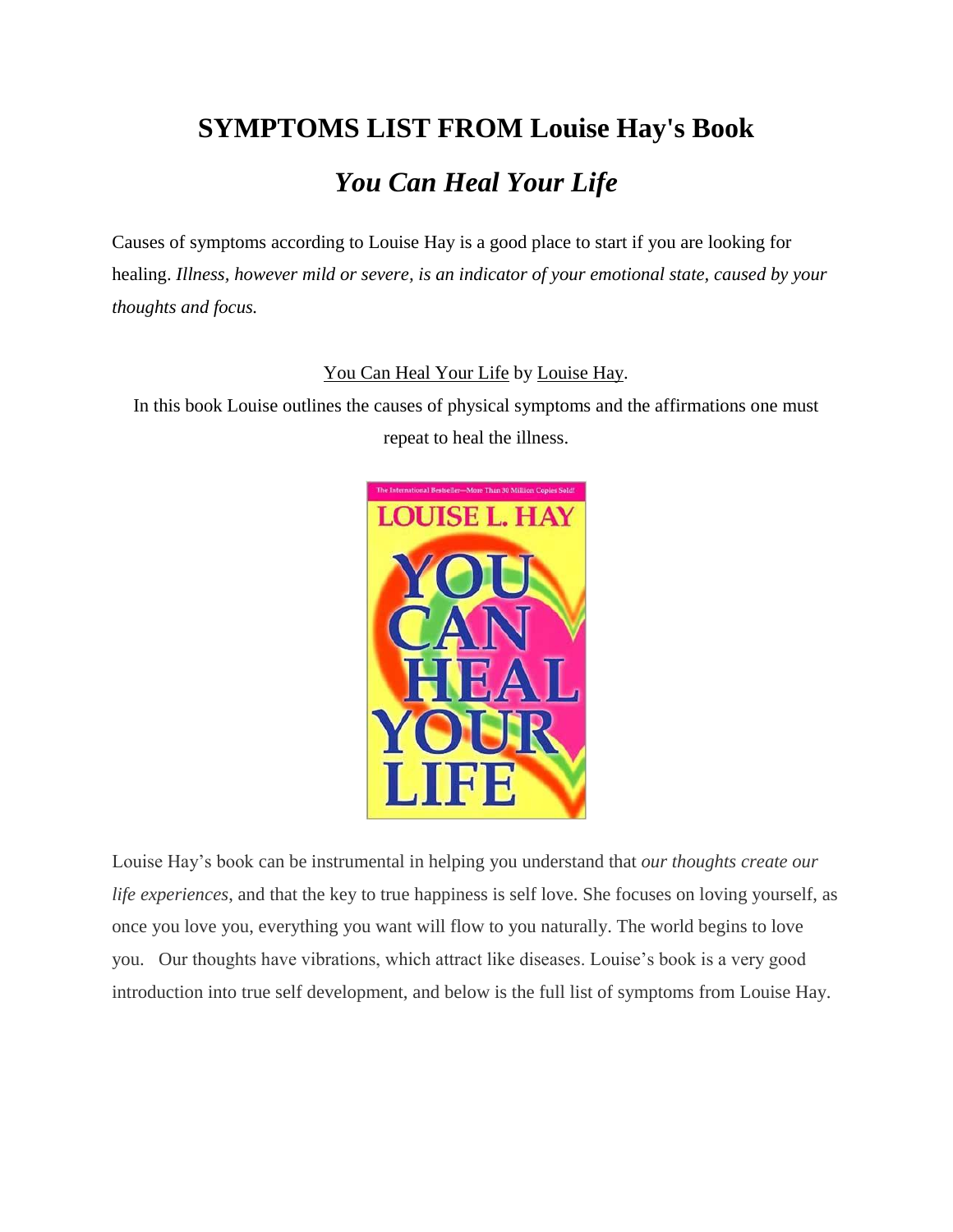## **Symptoms List:**

#### A

Abdominal Cramps: Fear. Stopping the process. Abscess: Fermenting thoughts over hurts, slights and revenge. Accidents: Inability to speak up for the self. Rebellion against authority. Belief in violence. Aches: Longing for love. Longing to be held. Acne: Not accepting the self. Dislike of the self. Addictions: Running from the self. Fear. Not knowing how to love self. Adrenal Problems: Defeatism. No longer caring for the self. Anxiety. Alcoholism: Feeling of futility, guilt, inadequacy. Self-rejection. Allergies: Denying your own power. Alzheimer's Disease: Refusal to deal with the world as it is. Hopelessness and helplessness. Anger. Amenorrhea: Not wanting to be a woman. Dislike of the self. Anemia: "Yes-but" attitude. Lack of joy. Fear of life. Not feeling good enough. Ankle: Inflexibility and guilt. Ankles represent the ability to receive pleasure. Anorexia: Denying the self life. Extreme fear, self-hatred and rejection. Anxiety: Not trusting the flow and the process of life. Apathy: Resistance to feeling. Deadening of the self. Fear. Appetite, Excessive: Fear. Needing protection. Judging the emotions. Arm: Represents the capacity and ability to hold the experiences of life. Arteries: Carry the joy of life. Arthritic Fingers: A desire to punish. Blame. Feeling victimized. Arthritis: Feeling unloved. Criticism, resentment. – Rheumatoid Arthritis: Feeling victimized. Lack of love. Chronic bitterness. Resentment. Deep criticism of authority. Feeling very put upon. Asthma: Smother love. Inability to breathe for one's self. Feeling stifled. Suppressed crying. Athlete's Foot: Frustration at not being accepted. Inability to move forward with ease. B Back Issues: Represents the support of life. Back Problems: – Rounded shoulders: Carrying the burdens of life. Helpless and hopeless. – Lower Back Pain: Fear of money or lack of financial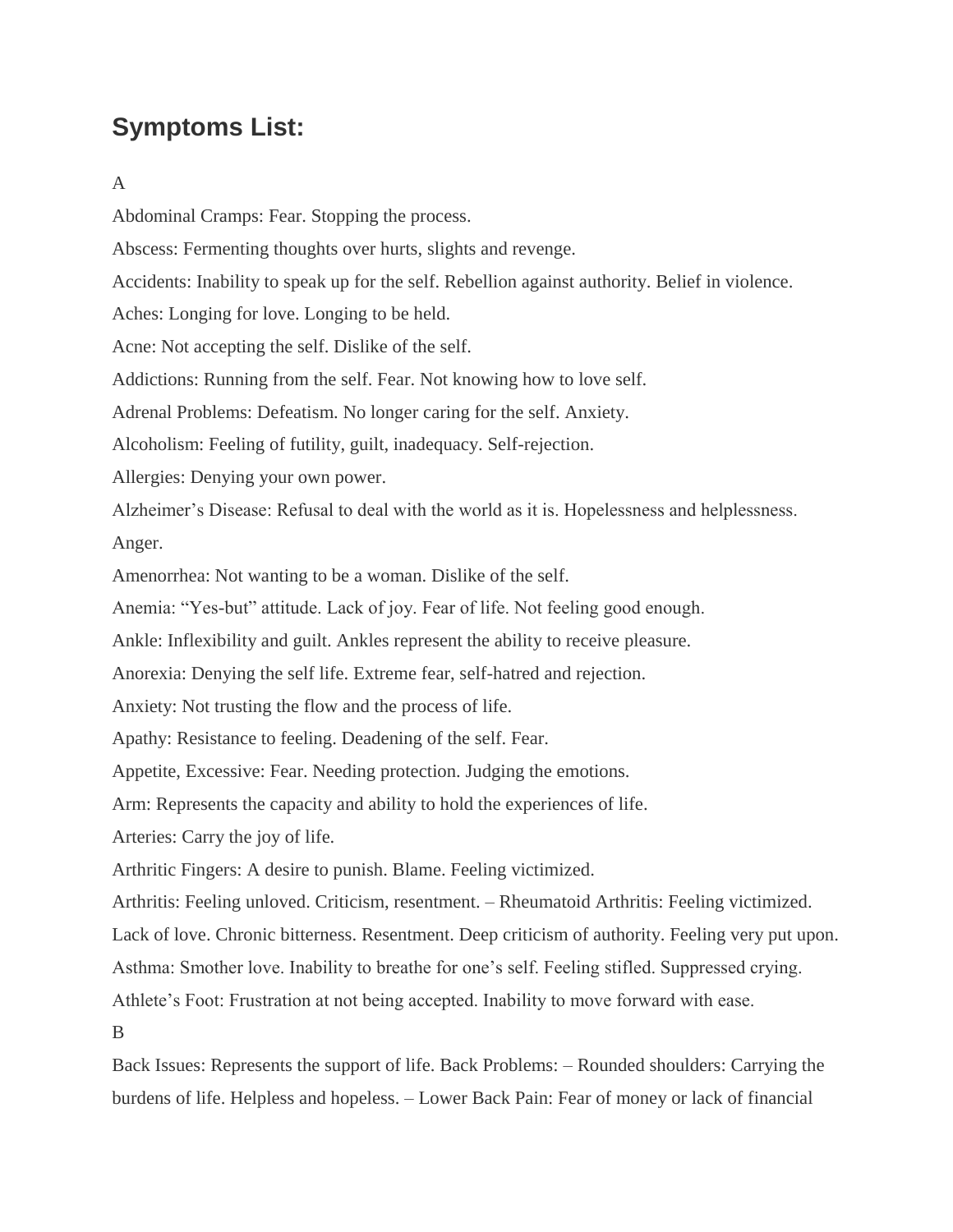support. – Mid-Back Pain: Guilt. Stuck in all that stuff back there. "Get off my back!" – Upper Back Pain: Lack of emotional support. Feeling unloved. Holding back love. – Back Curvature: The inability to flow with the support of life. Fear and trying to hold on to old ideas. Not trusting

life. Lack of integrity. No courage of convictions.

Bad Breath: Anger and revenge thoughts. Experiences backing up.

Balance, Loss of: Scattered thinking. Not centered.

Baldness: Fear. Tension. Trying to control everything.

Bedwetting: Fear of parent, usually the father.

Belching: Fear. Gulping life too quickly.

Bell's Palsy: Extreme control over anger. Unwillingness to express feelings.

Bladder Problems: Anxiety. Holding on to old ideas. Fear of letting go. Being "pissed off".

Bleeding: Joy running out. Anger.

Blisters: Resistance. Lack of emotional protection.

Blood Pressure: – High: Longstanding emotional problem not solved. – Low: Lack of love as a child. Defeatism.

Body Odor: Fear. Dislike of the self. Fear of others.

Bones: Represent the structure of the universe. – Bone marrow: Represents deepest beliefs about the self. How you support and care for yourself. – Breaks: Rebelling against authority.

Brain: Represents the computer, the switchboard. – Tumor: Incorrect computerized beliefs. Stubborn. Refusing to change old patterns.

Breast: Represents mothering and nurturing and nourishment. – Cysts, Lumps: A refusal to nourish the self. Putting everyone else first. Over mothering. Overprotection. Overbearing attitudes.

Breath: Represents the ability to take in life. – Breathing Problems: Fear. Not trusting the process of life. Getting stuck in childhood. Fear of taking in life fully. – Bronchitis: Inflamed family environment. Arguments and yelling.

Bruises: The little bumps in life. Self-punishment.

Bulimia: Hopeless terror. A frantic stuffing and purging of self-hatred.

Burns: Anger. Burning up. Incensed.

Bursitis: Repressed anger. Wanting to hit someone. [adinserter block="4″]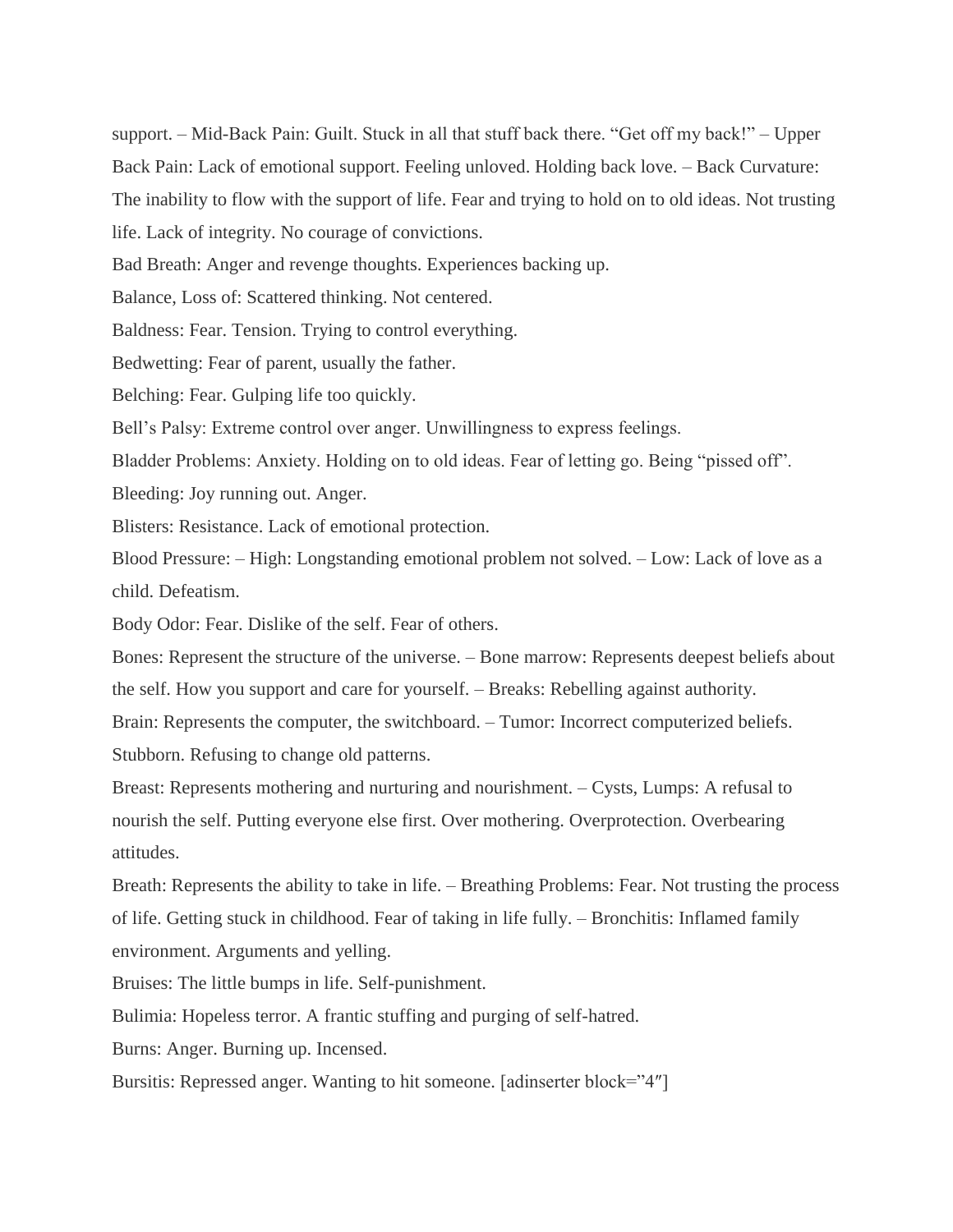#### $\mathcal{C}$

Calluses: Hardened concepts and ideas. Fear solidified.

Cancer: Deep hurt. Longstanding resentment. Deep secret or grief eating away at the self. Carrying hatreds.

Candida: Feeling very scattered. Lots of frustration and anger. Demanding and untrusting in relationships. Great takers.

Canker Sores: Festering words held back by the lips. Blame.

Carpal Tunnel Syndrome: Anger and frustration at life's seeming injustices.

Cataracts: Inability to see ahead with joy. Dark future.

Cellulite: Stored anger and self-punishment.

Cerebral Palsy: A need to unite the family in an action of love.

Chills: Mental contraction, pulling away and in. Desire to retreat.

Cholesterol: Clogging the channels of joy. Fear of accepting joy.

Circulation: Represents the ability to feel and express the emotions in positive ways.

Colds: Too much going on at once. Mental confusion, disorder. Small hurts.

Colic: Mental irritation, impatience, annoyance in the surroundings.

Colitis: Insecurity. Represents the ease of letting go of that which is over.

Coma: Fear. Escaping something or someone.

Conjunctivitis: Anger and frustration at what you are looking at in life.

Constipation: Incomplete releasing. Holding on to garbage of the past. Guilt over the past. Sometimes stinginess.

Corns: Hardened areas of thought – stubborn holding on to the pain of the past.

Coughs: A desire to bark at the world. "Listen to me!"

Cramps: Tension. Fear. Gripping, holding on.

Crohn's Disease: Fear. Worry. Not feeling good enough.

Crying: Tears are the river of life, shed in joy as well as in sadness and fear.

Cuts: Punishment for not following your own rules.

Cysts: Running the old painful movie. Nursing hurts. A false growth.

Cystic Fibrosis: A thick belief that life won't work for you. "Poor me."

D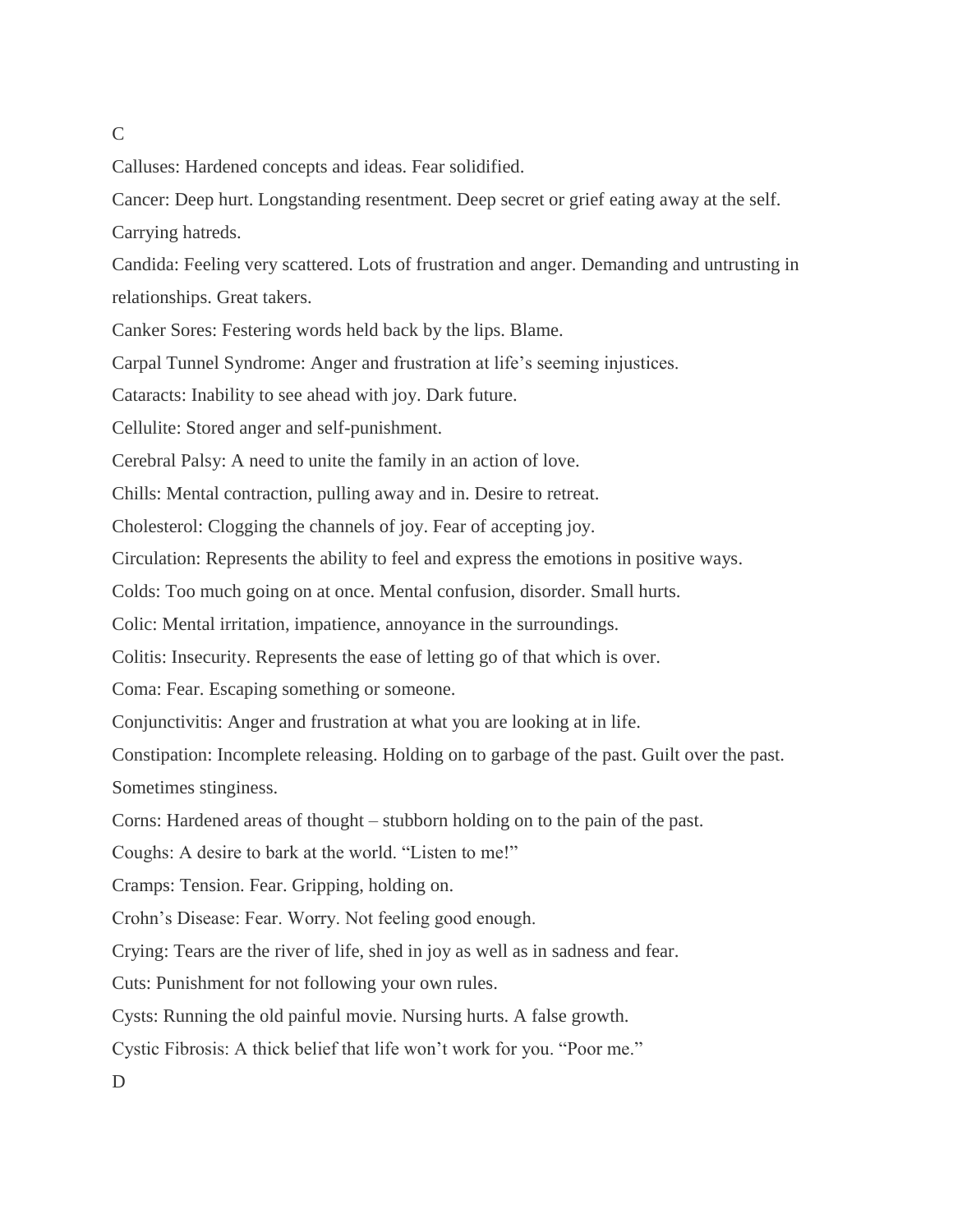Deafness: Rejection, stubbornness, isolation. What don't you want to hear? "Don't bother me." Depression: Anger you feel you do not have a right to have. Hopelessness.

Diabetes: Longing for what might have been. A great need to control. Deep sorrow. No sweetness left.

Diarrhea: Fear. Rejection. Running off.

Dizziness: Flighty, scattered thinking. A refusal to look.

Dry eyes: Angry eyes. Refusing to see with love. Would rather die than forgive. Being spiteful. Dysmenorrhea: Anger at the self. Hatred of the body or of women.

E

Ear: Represents the capacity to hear. – Ache: Anger. Not wanting to hear. Too much turmoil. Household arguing.

Eczema: Breath-taking antagonism. Mental eruptions.

Edema: What or who won't you let go of?

Elbow: Represents changing directions and accepting new experiences.

Emphysema: Fear of taking in life. Not worthy of living.

Endometriosis: Insecurity, disappointment and frustration. Replacing self-love with sugar. Blamers.

Epilepsy: Sense of persecution. Rejection of life. A feeling of great struggle. Self-violence. Epstein-Barr Virus: Pushing beyond one's limits. Fear of not being good enough. Draining all inner support. Stress.

Eye: Represents the capacity to see clearly past, present, future. – Astigmatism: "I" trouble. Fear of really seeing the self. – Hyperopia: Fear of the present. – Myopia: Fear of the future. F

Face: Represents what we show the world.

Fainting: Fear. Can't cope. Blacking out.

Fat or Weight issues: Oversensitivity. Often represents fear and shows a need for protection. Fear may be a cover for hidden anger and a resistance to forgive. Running away from feelings. Insecurity, self-rejection and seeking fulfillment. – Arms: Anger at being denied love. – Belly: Anger at being denied nourishment. – Hips: Lumps of stubborn anger at the parents. – Thighs: Packed childhood anger. Often rage at the father.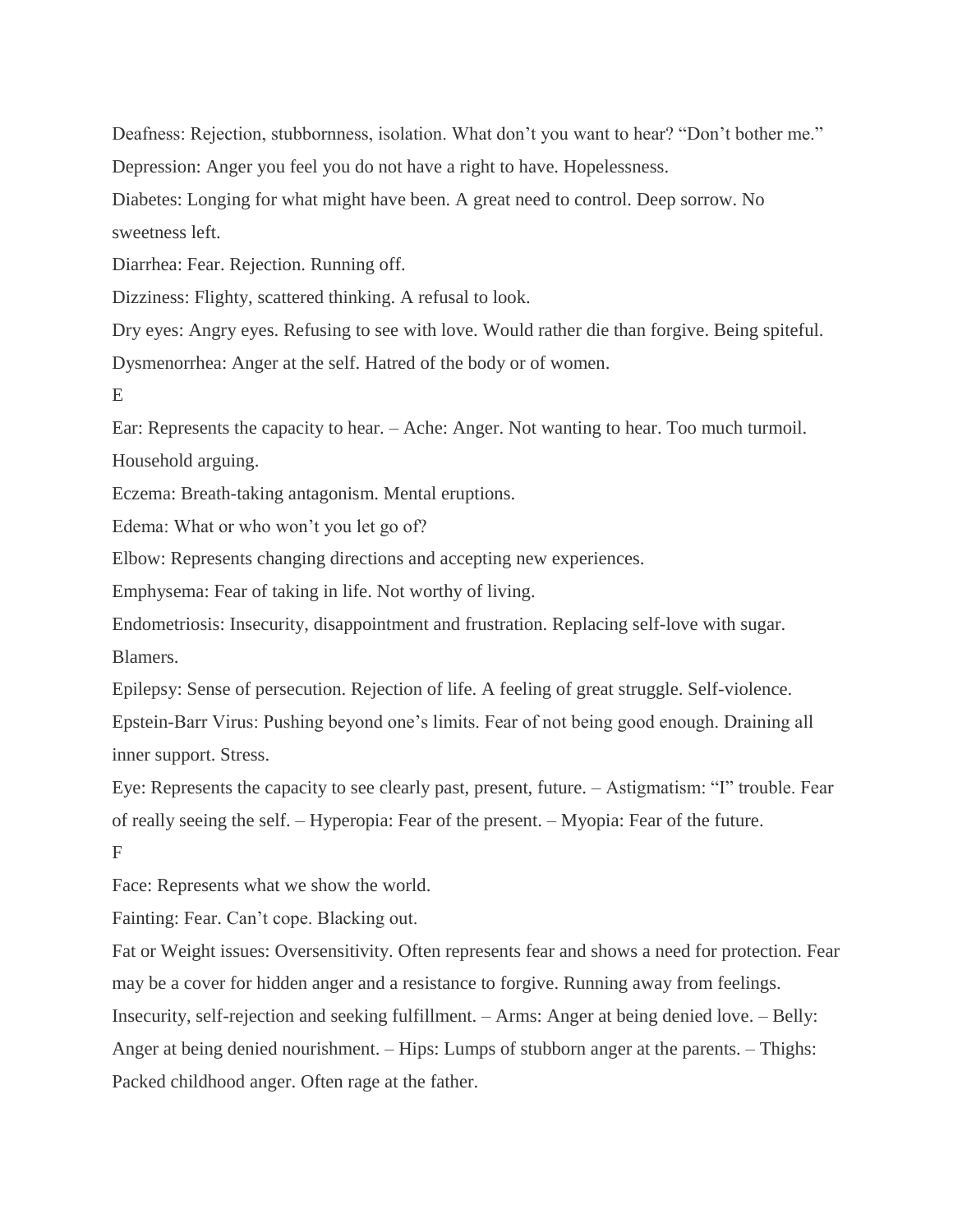Fatigue: Resistance, boredom. Lack of love for what one does.

Feet: Represent our understanding – of ourselves, of life, of others. – Foot Problems: Fear of the future and of not stepping forward in life.

Fever: Anger. Burning up.

Fibroid Tumors: Nursing a hurt from a partner. A blow to the feminine ego.

Fingers: Represent the details of life. – Thumb: Represents intellect and worry. – Index:

Represents ego and fear. – Middle: Represents anger and sexuality. – Ring: Represents unions

and grief. – Little: Represents the family and pretending.

Food Poisoning: Allowing others to take control. Feeling defenseless.

Frigidity: Fear. Denial of pleasure. A belief that sex is bad. Insensitive partners. Fear of father.

Fungus: Stagnating beliefs. Refusing to release the past. Letting the past rule today.

G

Gallstones: Bitterness. Hard thoughts. Condemning. Pride.

Gas: Gripping. Fear. Undigested ideas.

Gastritis: Prolonged uncertainty. A feeling of doom.

Genitals: Represent the masculine and feminine principles. Worry about not being good enough.

Gland Problems: Represent holding stations. Self-staring activity. Holding yourself back.

Gout: The need to dominate. Impatience, anger.

Glaucoma: Stony unforgiveness. Pressure from longstanding hurts. Overwhelmed by it all.

Gray Hair: Stress. A belief in pressure and strain.

Growths: Nursing those old hurts. Building resentments.

Gum Problems: Inability to back up decisions. Indecisive about life.

H

Hands: Hold and handle. Clutch and grip. Grasping and letting go. Caressing. Pinching. All ways of dealing with experiences.

Hay Fever: Emotional congestion. Fear of the calendar. A belief in persecution. Guilt.

Headaches: Invalidating the self. Self-criticism. Fear.

Heart: Represents the center of love and security. – Heart Attack: Squeezing all the joy out of the heart in favor of money or position. Feeling alone and scared. "I'm not good enough. I don't do enough. I'll never make it." – Heart Problems: Longstanding emotional problems. Lack of joy.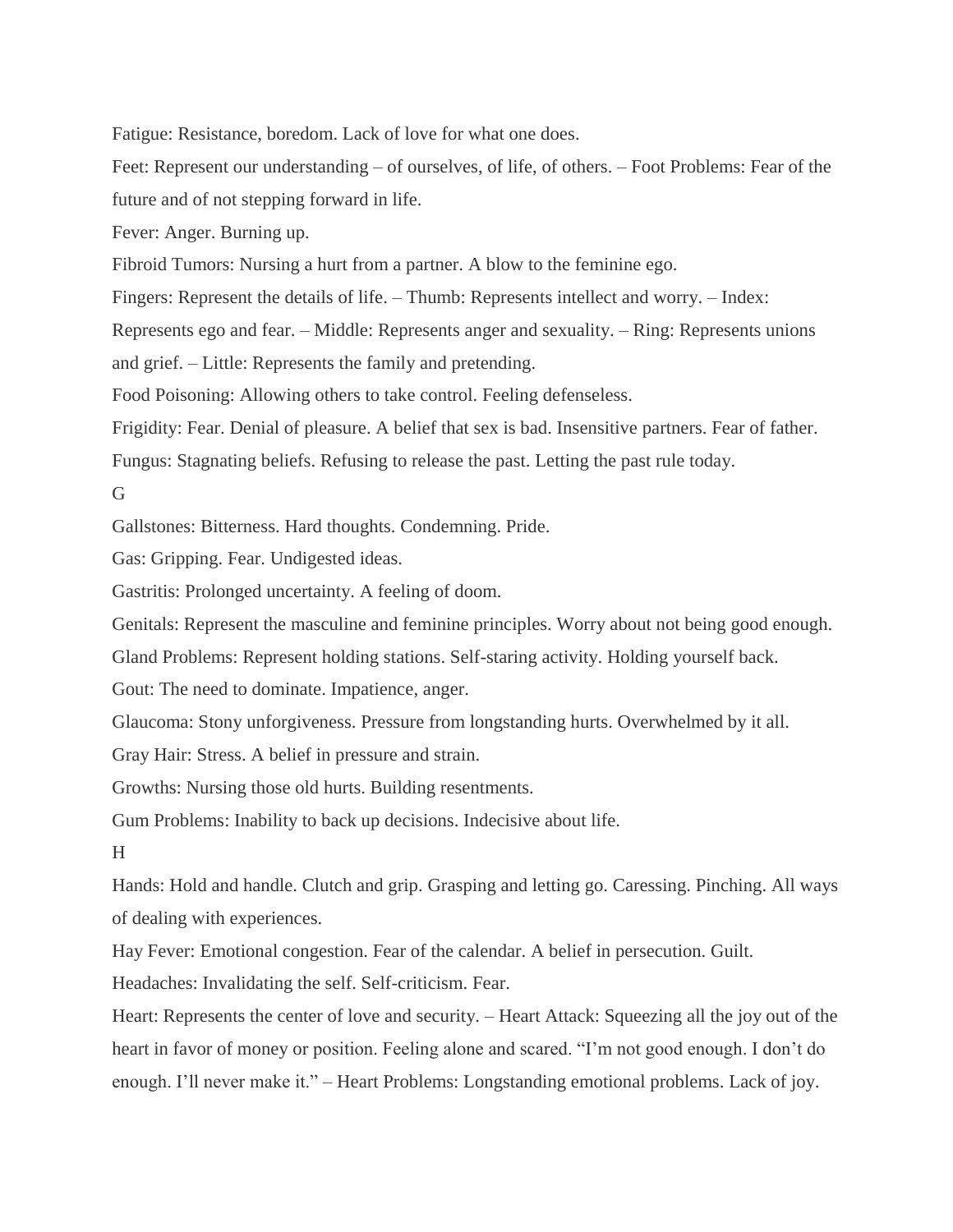Hardening of the heart. Belief in strain and stress.

Heartburn: Fear. Fear. Fear. Clutching Fear.

Hemorrhoids: Fear of deadlines. Anger of the past. Afraid to let go. Feeling burdened.

Hepatitis: Resistance to change. Fear, anger, hatred. Liver is the seat of anger and rage.

Hernia: Ruptured relationships. Strain, burdens, incorrect creative expression.

Herpes Genitalis: Mass belief in sexual guilt and the need for punishment. Public shame. Belief in a punishing God. Rejection of the genitals.

Herpes Simplex: Bitter words left unspoken.

Hip: Carries the body in perfect balance. Major thrust in moving forward. Fear of going forward in major decisions. Nothing to move forward to.

Hives: Small, hidden fears. Mountains out of molehills.

Hodgkin's Disease: Blame and a tremendous fear of not being good enough. A frantic race to prove one's self until the blood has no substance left to support itself. The joy of life is forgotten in the race of acceptance.

Hyperactivity: Fear. Feeling pressured and frantic.

Hyperventilation: Fear. Resisting change. Not trusting the process.

Hypoglycemia: Overwhelmed by the burdens in life.

I

Impotence: Sexual pressure, tension, guilt. Social beliefs. Spite against a previous mate. Fear of mother.

Incontinence: Emotional overflow. Years of controlling emotions.

Indigestion: Gut-level fear, dread, anxiety. Griping and grunting.

Infection: Irritation, anger, annoyance.

Inflammation: Fear. Seeing red. Inflamed thinking. Anger and frustration about conditions you are looking at in your life.

Influenza: Response to mass negativity and beliefs. Fear. Belief in statistics.

Ingrown Toenail: Worry and guilt about your right to move forward.

Injuries: Anger at the self. Feeling guilty.

Insanity: Fleeing from the family. Escapism, withdrawal. Violent separation from life.

Insomnia: Fear. Not trusting the process of life. Guilt.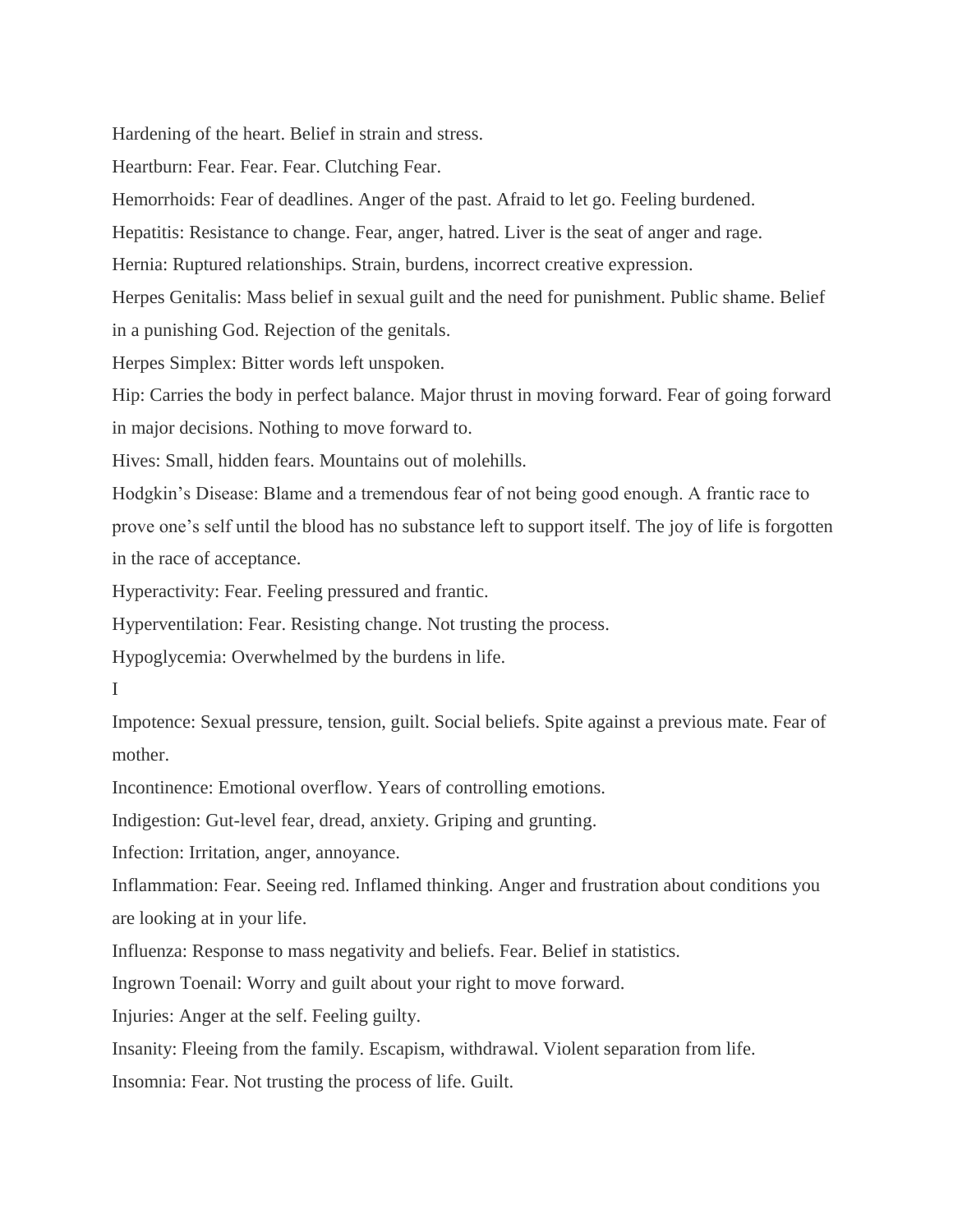Intestines: Represent assimilation and absorption.

Itching: Desires that go against the grain. Unsatisfied. Remorse. Itching to get out or get away. [adinserter block="4″]

J

Jaundice: Internal and external prejudice. Unbalanced reason.

Jaw Problems: Anger. Resentment. Desire for revenge.

K

Kidney Problems: Criticism, disappointment, failure. Shame. Reacting like a child.

Kidney Stones: Lumps of undissolved anger.

Knee: Represents pride and ego. Stubborn ego and pride. Inability to bend. Fear. Inflexibility. Won't give in.

 $\mathbf{L}$ 

Laryngitis: So mad you can't speak. Fear of speaking up. Resentment of authority.

Left Side of Body: Represents receptivity, taking in, feminine energy, women, the mother.

Leg: Carry us forward in life.

Liver: Seat of anger and primitive emotions. Chronic complaining. Justifying fault-finding to deceive yourself. Feeling bad.

Lockjaw: Anger. A desire to control. A refusal to express feelings.

Lump in the Throat: Fear. Not trusting the process of life.

Lung: The ability to take in life. Depression. Grief. Not feeling worthy of living life fully.

Lupus: A giving up. Better to die than stand up for one's self. Anger and punishment.

Lymph Problems: A warning that the mind needs to be recentered on the essentials of life. Love and joy.

M

Malaria: Out of balance with nature and with life.

Menopause Problems: Fear of no longer being wanted. Fear of aging. Self-rejection. Not feeling good enough.

Menstrual Problems: Rejection of one's femininity. Guilt, fear. Belief that the genitals are sinful or dirty.

Migraine Headaches: Dislike of being driven. Resisting the flow of life. Sexual fears.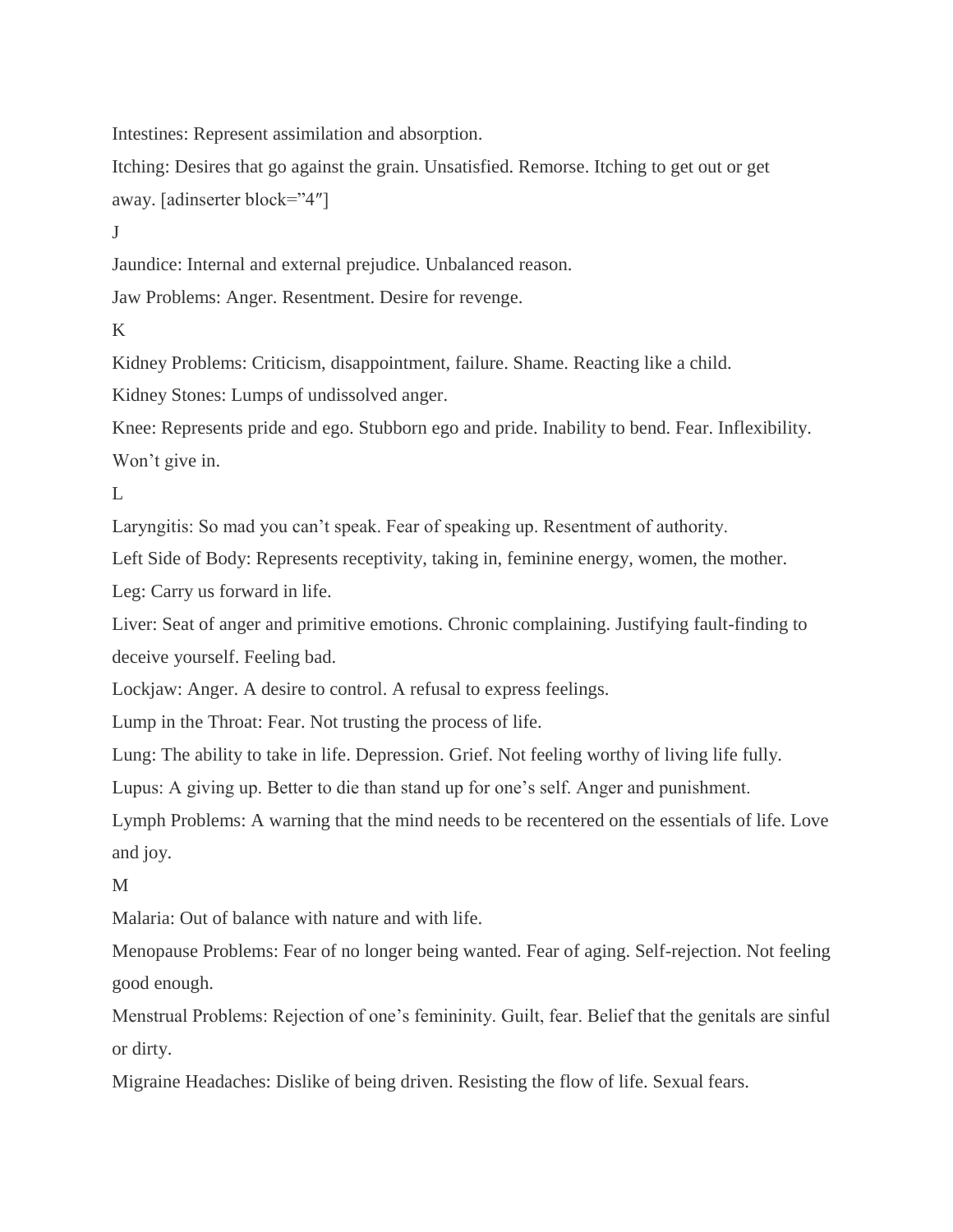Miscarriage: Fear of the future. Inappropriate timing.

Mononucleosis: Anger at not receiving love and appreciation. No longer caring for the self.

Motion Sickness: Fear. Bondage. Feeling of being trapped.

Mouth: Represents taking in of new ideas and nourishment. Set opinions. Closed mind.

Incapacity to take in new ideas.

Multiple Sclerosis: Mental hardness, hard-heartedness, iron will, inflexibility.

Muscles: Resistance to new experiences. Muscles represent our ability to move in life.

Muscular Dystrophy: "It's not worth growing up."

N

Nails: Represent protection. – Nail Biting: Frustration. Eating away at the self. Spite of a parent. Narcolepsy: Can't cope. Extreme fear. Wanting to get away from it all. Not wanting to be here. Nausea: Fear. Rejecting an idea or experience.

Neck: Represents flexibility. The ability to see what's back there. Refusing to see other sides of a question. Stubbornness, inflexibility. Unbending stubbornness.

Nephritis: Overreaction to disappointment and failure.

Nerves: Represent communication. Receptive reporters.

Nervous Breakdown: Self-centeredness. Jamming the channels of communication.

Nervousness: Fear, anxiety, struggle, rushing. Not trusting the process of life.

Neuralgia: Punishment for guilt. Anguish over communication.

Nodules: Resentment and frustration and hurt ego over career.

Nose: Represents self-recognition. – Nose Bleeds:A need for recobnition. Feeling unnoticed.

Crying for love. – Runny Nose: Asking for help. Inner crying. – Stuffy Nose: Not recognizing the self-worth.

Numbness: Withholding love and consideration. Going dead mentally. [adinserter block="4″]  $\Omega$ 

Osteomyelitis: Anger and frustration at the very structure of life. Feeling unsupported.

Osteoporosis: Feeling there is no support left in life. Mental pressures and tightness. Muscles can't stretch. Loss of mental mobility.

Ovaries: Represent points of creation. Creativity.

PQ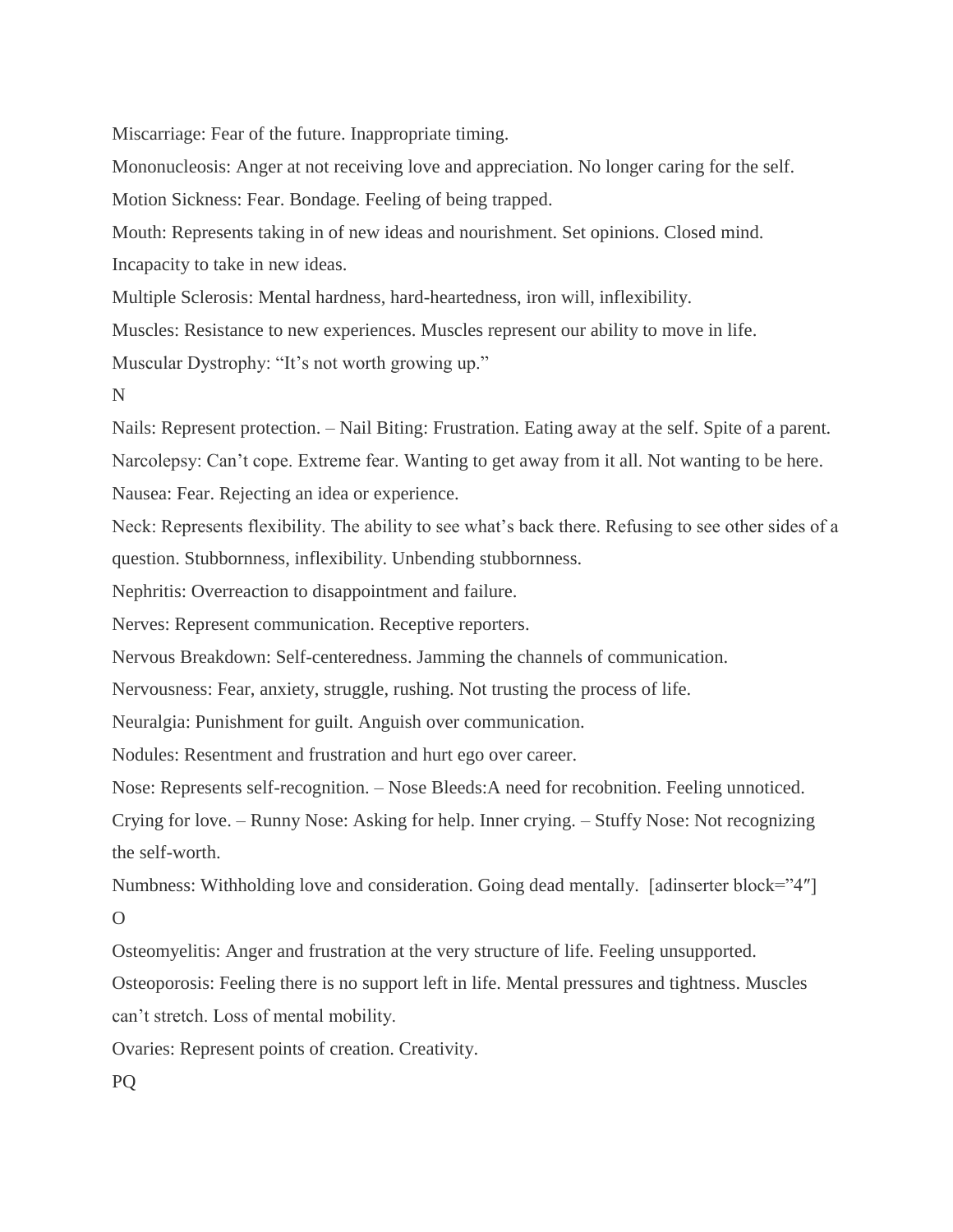Pain: Guilt. Guilt always seeks punishment.

Paralysis: Paralysing thoughts. Getting stuck. Terror leading to escape from a situation or person. Pancreas: Represents the sweetness of life.

Pancreatitis: Rejection. Anger and frustration because life seems to have lost its sweetness.

Parasites: Giving power to others, letting them take over and life off of you.

Parkinson's Disease: Fear and an intense desire to control everything and everyone.

Peptic Ulcer: Fear. A belief that you are not good enough. Anxious to please.

Phlebitis: Anger and frustration. Blaming others for the limitation and lack of joy in life.

Pimples: Small outbursts of anger.

Pituitary Gland: Represents the control center.

Pneumonia: Desperate. Tired of life. Emotional wounds that are not allowed to heal.

Poison Ivy: Allergy Feeling defenseless and open to attack.

Polio: Paralysing jealousy. A desire to stop someone.

Premenstrual Syndrome: Allowing confusion to reign. Giving power to outside influences.

Rejection of the feminine processes.

Prostate: Represents the masculine principle. Mental fears weaken the masculinity. Giving up. Sexual pressure and guilt. Belief in aging.

Psoriasis: Fear of being hurt. Deadening the senses of the self. Refusing to accept responsibility for our own feelings.

### R

Rash: Irritation over delays. Immature way to get attention.

Right Side of Body: Giving out, letting go, masculine energy, men, the father.

Ringworm: Allowing others to get under your skin. Not feeling good enough or clean enough.

#### S

Scabies: Infected thinking. Allowing others to get under your skin.

Sciatica: Being hypocritical. Fear of money and of the future.

Scleroderma: Protecting the self from life. Not trusting yourself to be there and to take care of yourself.

Scratches: Feeling life tears at you, that life is a rip off.

Senility: Returning to the so-called safety of childhood. Demanding care and attention. A form of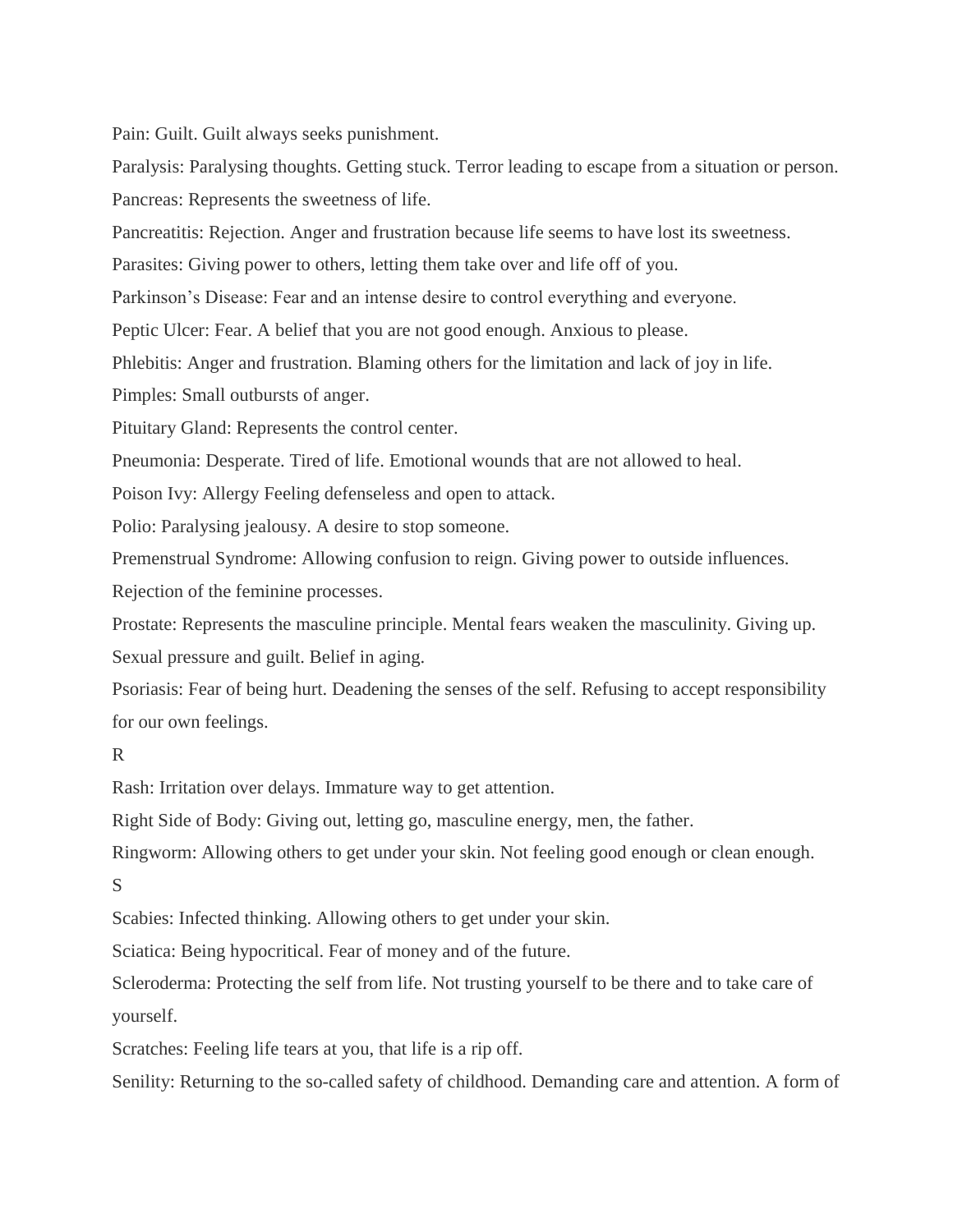control of those around you. Escapism.

Shin: Represents the standards of life. Breaking down ideals.

Shingles: Waiting for the other shoe to drop. Fear and tension. Too sensitive.

Sinus Problems: Irritation to one person, someone close.

Skin: Protects our individuality. Anxiety, fear. Old, buried things. I am being threatened.

Slipped Disc: Feeling totally unsupported by life. Indecisive.

Snoring: Stubborn refusal to let go of old patterns.

Solar Plexus: Gut reactions. Center of our intuitive power.

Sores: Unexpressed anger that settles in.

Spleen: Obsessions. Being obsessed about things.

Sprains: Anger and resistance. Not wanting to move in a certain direction in life.

Sterility: Fear and resistance to the process of life or not needing to go through the parenting experience.

Stiffness: Rigid, stiff thinking.

Stomach: Holds nourishment. Digests ideas. Dread. Fear of the new. Inability to assimilate the new.

Stroke: Giving up. Resistance. Rather die than change. Rejection of life.

Stuttering: Insecurity. Lack of self-expression. Not being allowed to cry.

Sty: Looking at life through angry eyes. Angry at someone.

Suicidal thoughts: See life only in black and white. Refusal to see another way out. [adinserter  $block="4"$ ]

T

Teeth: Represent decisions. – Teeth Problems: Longstanding indecisiveness. Inability to break down ideas for analysis and decisions. – Root Canal: Can't bite into anything anymore. Root beliefs being destroyed. – Impacted Wisdom Teeth: Not giving yourself mental space to create a firm foundation.

Throat: Avenue of expression. Channel of creativity. – Throat Problems: The inability to speak up for one's self. Swallowed anger. Stifled creativity. Refusal to change. – Sore throat: Holding in angry words. Feeling unable to express the self.

Thrush: Anger over making the wrong decisions.